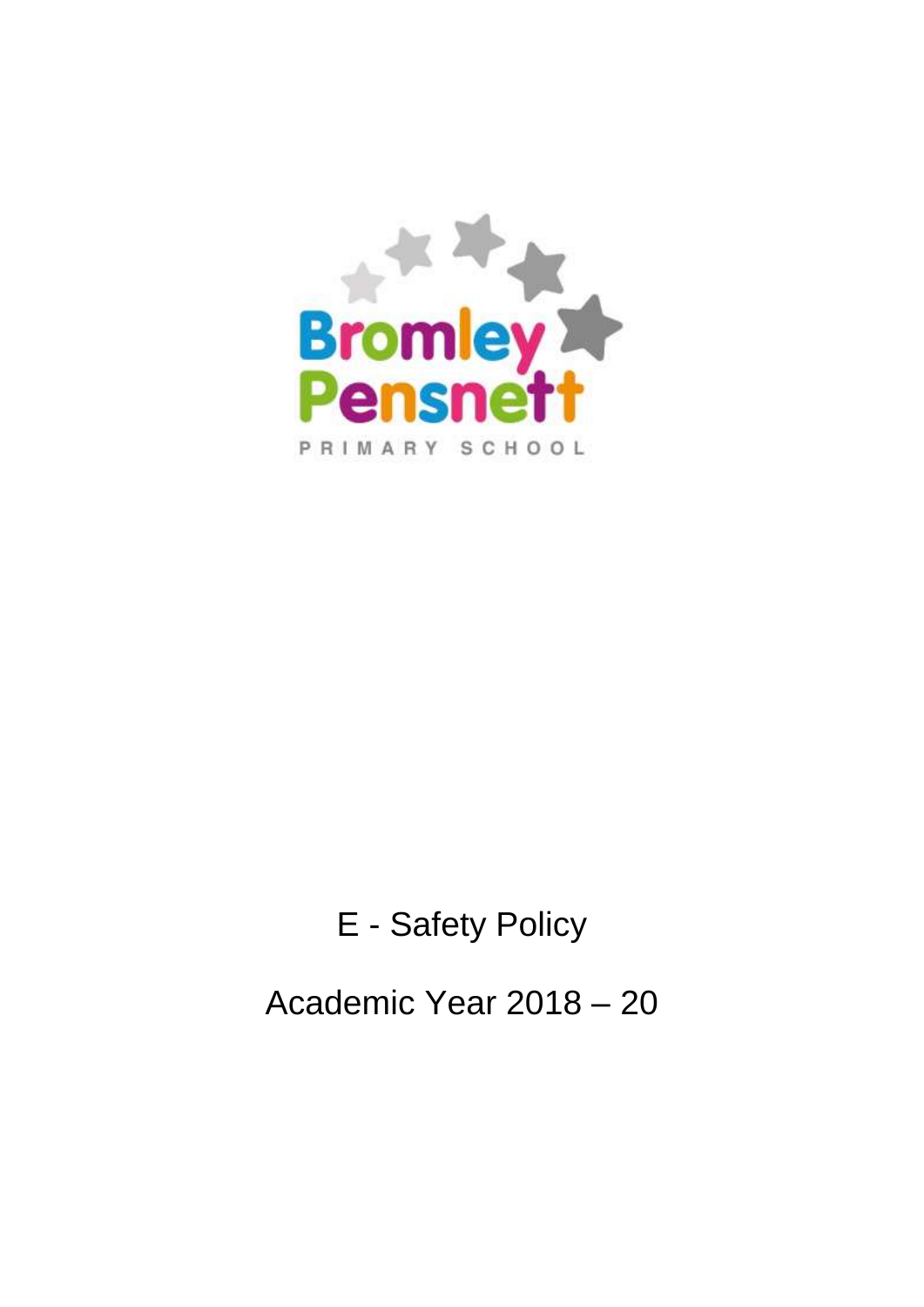### **Roles and Responsibilities**

### **Head of School and Senior Leaders:**

The Head of School is responsible for ensuring the safety (including E-Safety) of members of the school community and is the school"s Senior Information Risk Owner (SIRO).The schools SIRO is responsible for reporting security incidents as outlined in the schools Information Security Policy. The day to day responsibility for E-Safety will be delegated to the E-Safety Co-ordinator who has this responsibility

- The Head of School is responsible for ensuring that the E-Safety Coordinator and other relevant staff, receive suitable CPD to enable them to carry out their E-Safety roles and to train other colleagues, as relevant. They are also responsible for ensuring that pupils and students are taught how to use ICT tools such as the internet, email and social networking sites, safely and appropriately
- The Head of School will ensure that there is a system in place to allow for monitoring and support of those in school who carry out the internal E-Safety monitoring role. This is to provide a safety net and also support to those colleagues who take on important monitoring roles-
- The SLT will receive monitoring reports from the E-Safety Co-ordinator
- The Head of School and another member of the SLT should be aware of the procedures to be followed in the event of a serious E-Safety allegation being made against a member of staff-
- The Head of School is responsible for ensuring that parents and carers, when given access to data and information relating to their child/children via the learning platform, have adequate information and guidance relating to the safe and appropriate use of this on line facility

### **E-Safety Coordinator / Officer:**

The school has a named person with the day to day responsibilities for E-Safety. Responsibilities include:

- Leading the E-Safety committee
- Taking day to day responsibility for E-Safety issues and having a leading role in establishing and reviewing the school E-Safety policies / documents
- Providing training and advice for staff
- Liaising with the Local Authority
- Liaising with the schools SIRO to ensure all school data and information is kept safe and secure
- Liaising with school ICT technical staff and/or school contact from the managed service provider- RM
- Receiving reports of E-Safety incidents and creating a log of incidents to inform future E-Safety developments
- Meeting regularly with the E-Safety Governor to discuss current issues, review incident logs and filtering
- Attending relevant meetings / Governor committee meetings
- Reporting regularly to Senior Leadership Team

### **Managed service provider:**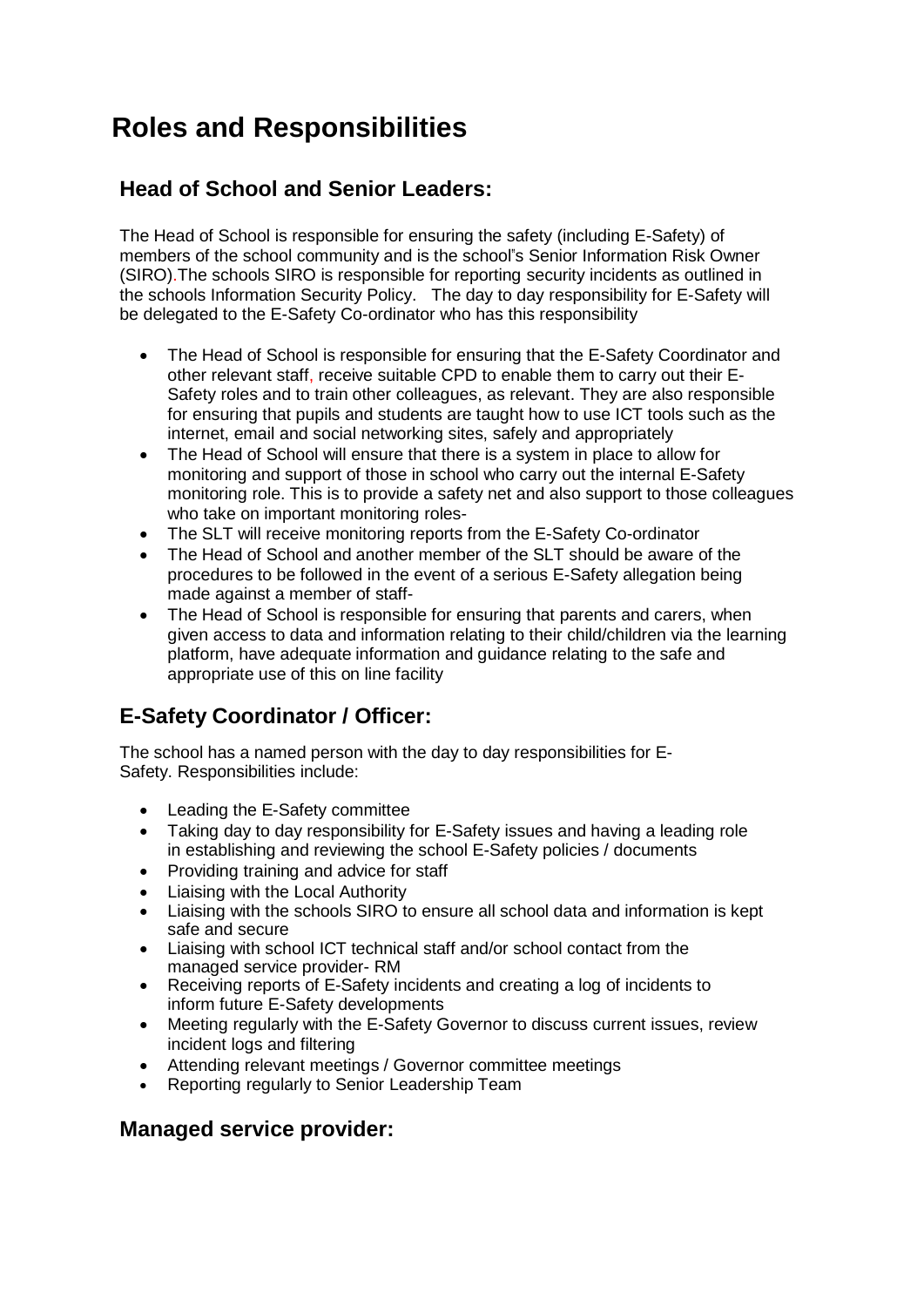The managed service provider is responsible for helping the school to ensure that it meets the E-Safety technical requirements outlined by DGfL. The managed service provides a number of tools to schools including, Smartcache servers, Securus, SafetyNet Universal, which are designed to help schools keep users safe when on-line in school-*(see appendix*

2).

Schools are able to configure many of these locally or can choose to keep standard settings.

Members of the DGfL team will support schools to improve their E-Safety strategy The managed service provider maintains backups of email traffic for 90 days. If access to this information is required, the school should contact the DGfL team.

- They have an up to date awareness of E-Safety matters and of the current school E- Safety policy and practices
- They encourage pupils to develop good habits when using ICT to keep themselves safe
- They have read, understood and signed the school Staff Acceptable Use Policy (AUP)
- They report any suspected misuse or problem to the E-Safety Co-ordinator /Head of
- School/ Assistant Head of School for investigation / action / sanction
- Digital communications with students / pupils (email / Virtual Learning Environment (VLE) / voice) should be on a professional level and only carried out using official school systems
- E-Safety issues are embedded in all aspects of the curriculum and other school activities
- Students / pupils understand and follow the school E-Safety and acceptable use policy
- Students / pupils have a good understanding of research skills and the need to avoid plagiarism and uphold copyright regulations
- They monitor ICT activity in lessons, extra-curricular and extended school activities They are aware of E-Safety issues related to the use of mobile phones, cameras and hand held devices and that they monitor their use and implement current school policies with regard to these devices
- In lessons where internet use is pre-planned, students / pupils should be guided to sites checked as suitable for their use and that processes are in place for dealing
- with any unsuitable material that is found in internet searches. They include the teaching of E-Safety in their lessons

### **Designated person for Child Protection / Child Protection Officer:**

The named person is trained in E-Safety issues and is aware of the potential for serious child protection issues to arise from:

- Sharing of personal data
- Access to illegal / inappropriate materials
- Inappropriate on-line contact with adults / strangers
- Potential or actual incidents of grooming
- Cyber-bullying

#### **Governors:**

Governors are responsible for the approval of the E-Safety Policy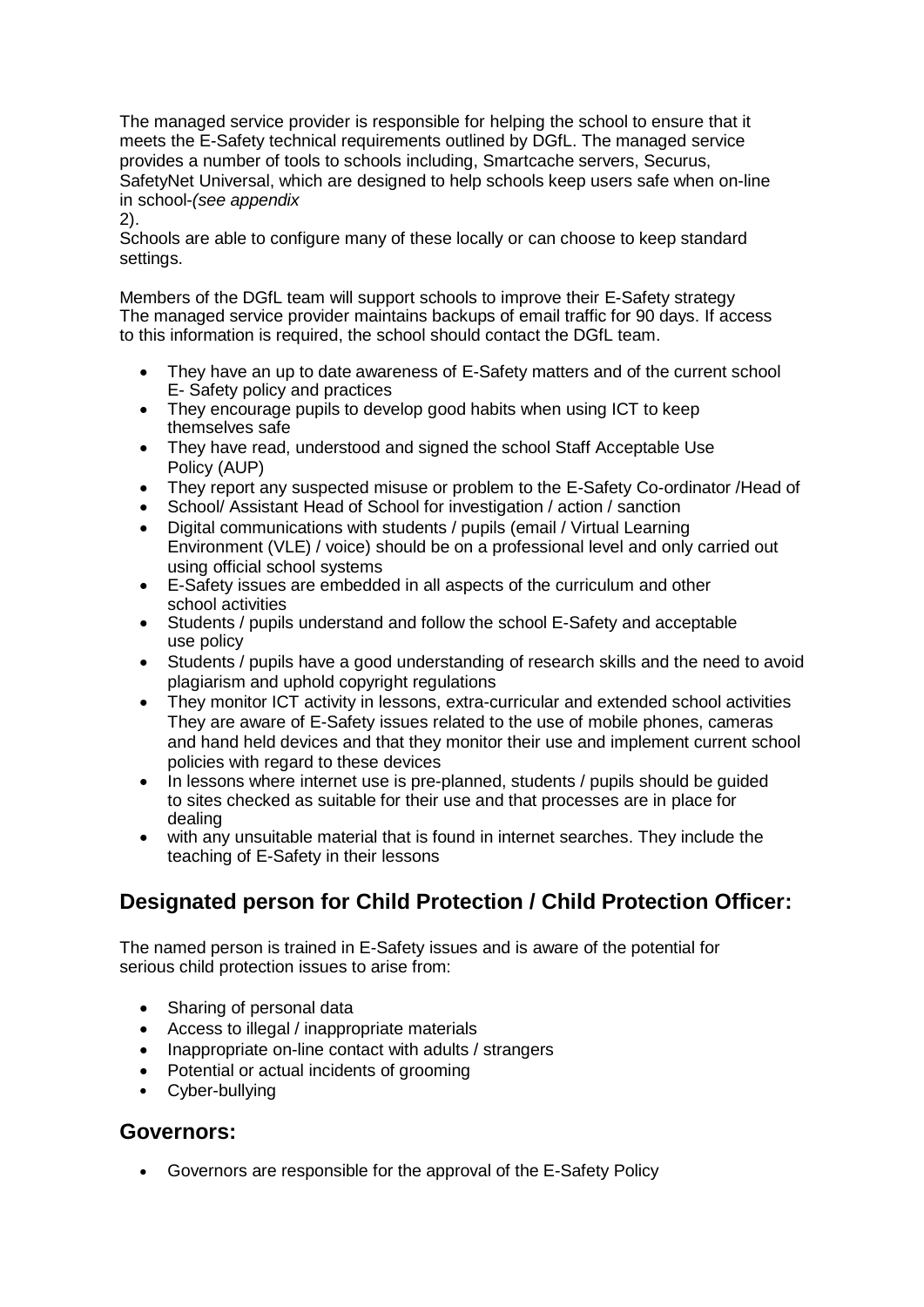### **Students / pupils:**

- Students/pupils have access to the school network and technologies that enable them to communicate with others beyond the school environment. The network is a secure and safe system provided through DGfL. Students/pupils:
- $\bullet$
- Are responsible for using the school ICT systems in accordance with the Student / Pupil Acceptable Use Policy *(see appendix 3*), which they will be expected to sign before being given access to school systems
- Need to have a good understanding of research skills and the need to avoid plagiarism and uphold copyright regulations
- Need to understand the importance of reporting abuse, misuse or access to inappropriate materials and know how to do so
- Will be expected to know and understand school policies on the use of mobile phones, digital cameras and hand held devices. They should also know and
- understand school policies on the taking / use of images, use of social networking
- sites and on cyberbullying
- Should understand the importance of adopting good E-Safety practice when using digital technologies out of school and realise that the school"s E-Safety policy covers their actions out of school, if related to the use of an externally available web based system, provided by the school

### **Parents / Carers:**

Parents/ Carers play a crucial role in ensuring that their children understand the need to use the internet/mobile devices in an appropriate way. The school will therefore take every opportunity to help parents understand these issues through parents" evenings, newsletters, letters, website and information about national/local E-Safety campaigns /literature

Parents and carers will be responsible for:

- Endorsing (by signature) the Student / Pupil Acceptable Use Policy
- Accessing the school website/ Learning Platform/ in accordance with the relevant school Acceptable Use Policy.

### **Community Users/ 'Guest Access':**

Community Users who access school ICT systems / website / VLE as part of the Extended School provision will be expected to sign a Community User AUP before being provided with access to school systems-see appendix 3.

# **Policy Statement**

### **Education – students / pupils**

There is a planned and progressive E-Safety curriculum. Learning opportunities are embedded into the curriculum throughout the school and are taught in all year groups. E-Safety education is provided in the following ways: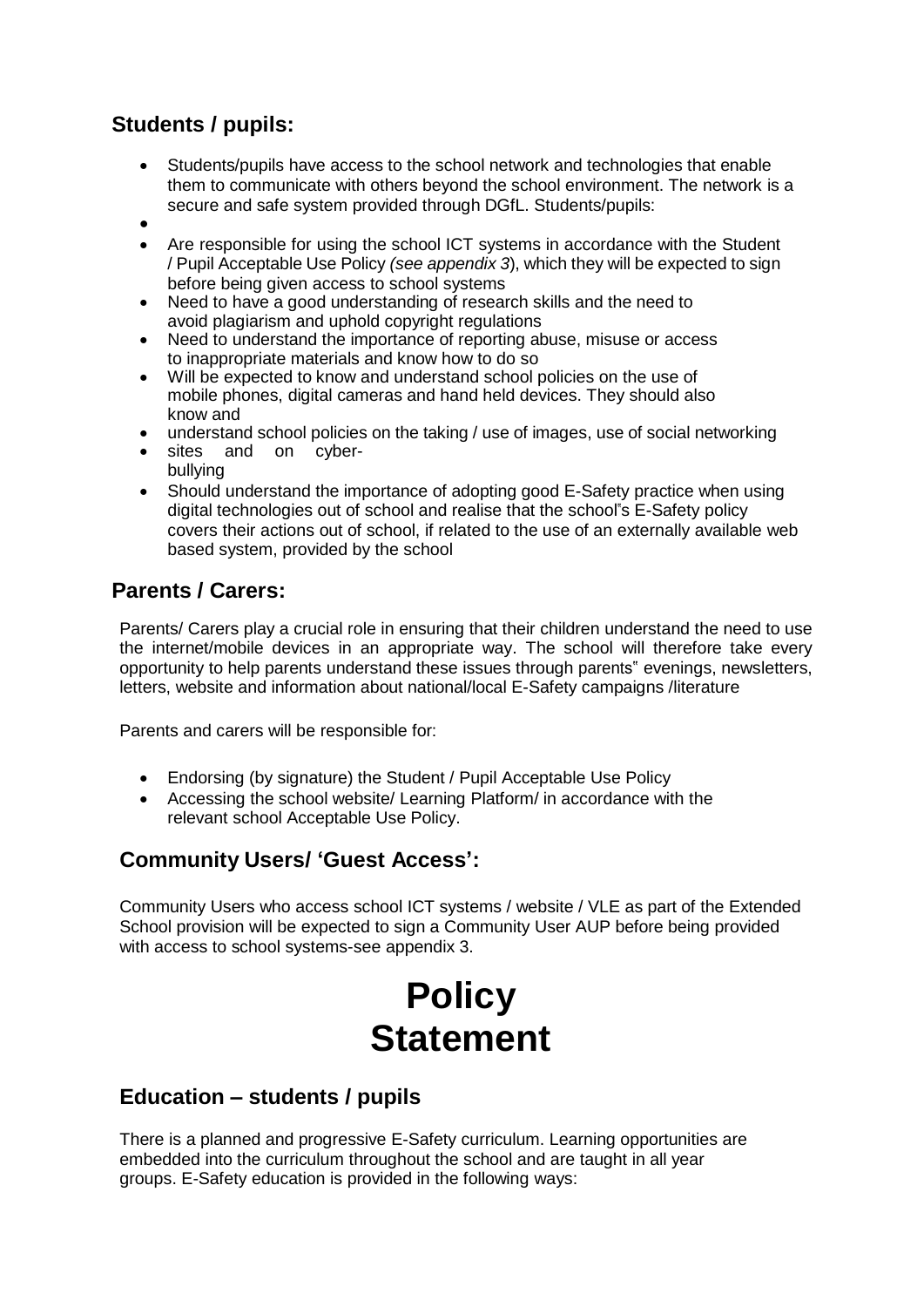- A planned E-Safety/E-literacy programme is provided as part of ICT/PHSE and is regularly revisited – this include the use of ICT and new technologies in school and outside school
- Students / pupils are taught in all lessons to be critically aware of the materials/
- content they access on-line and be guided to validate the accuracy of information
- Students/pupils are aware of the Student AUP and are encouraged to adopt safe and responsible use of ICT, the internet and mobile devices both within and outside
- school
- Students/pupils are taught to acknowledge the source of information used and to respect copyright when using material accessed on the internet
- Students and pupils are taught the importance of information security and the need to keep information such as their password safe and secure
- Staff act as good role models in their use of ICT, the internet and mobile devices

### **Education – parents / carers**

The school provides information and awareness to parents and carers through:

- Letters, newsletters, web site
- Parents evenings

### **Education & Training – Staff**

All staff receive regular E-Safety training and understand their responsibilities, as outlined in this policy. Training is offered as follows:

- A planned programme of formal E-Safety training is made available to staff. An audit of the E-Safety training needs of all staff is carried out regularly. It is expected that some staff will identify E-Safety as a training need within the performance management process
- All new staff receive E-Safety training as part of their induction programme, ensuring that they fully understand the school E-Safety Policy and Acceptable Use **Policies**
- The E-Safety Coordinator (or other nominated person) receives regular updates through attendance at training sessions and by reviewing guidance documents released by DfE/DGfL/LA and others.
- This E-Safety policy and its updates are presented to and discussed by staff in staff /team meetings / INSET days
- The E-Safety Coordinator provides advice / guidance / training as required to individuals

All staff are familiar with the schools" Policy including:

- Safe use of e-mail
- Safe use of Internet including use of [internet-b](http://safety.ngfl.gov.uk/schools/)ased communication services, such as instant messaging and social network
- Safe use of school network, equipment and data
- Safe use of digital images and digital technologies, such as mobile phones and digital cameras
- Publication of pupil information/photographs and use of website
- Cyberbullying procedures
- Their role in providing E-Safety education for pupils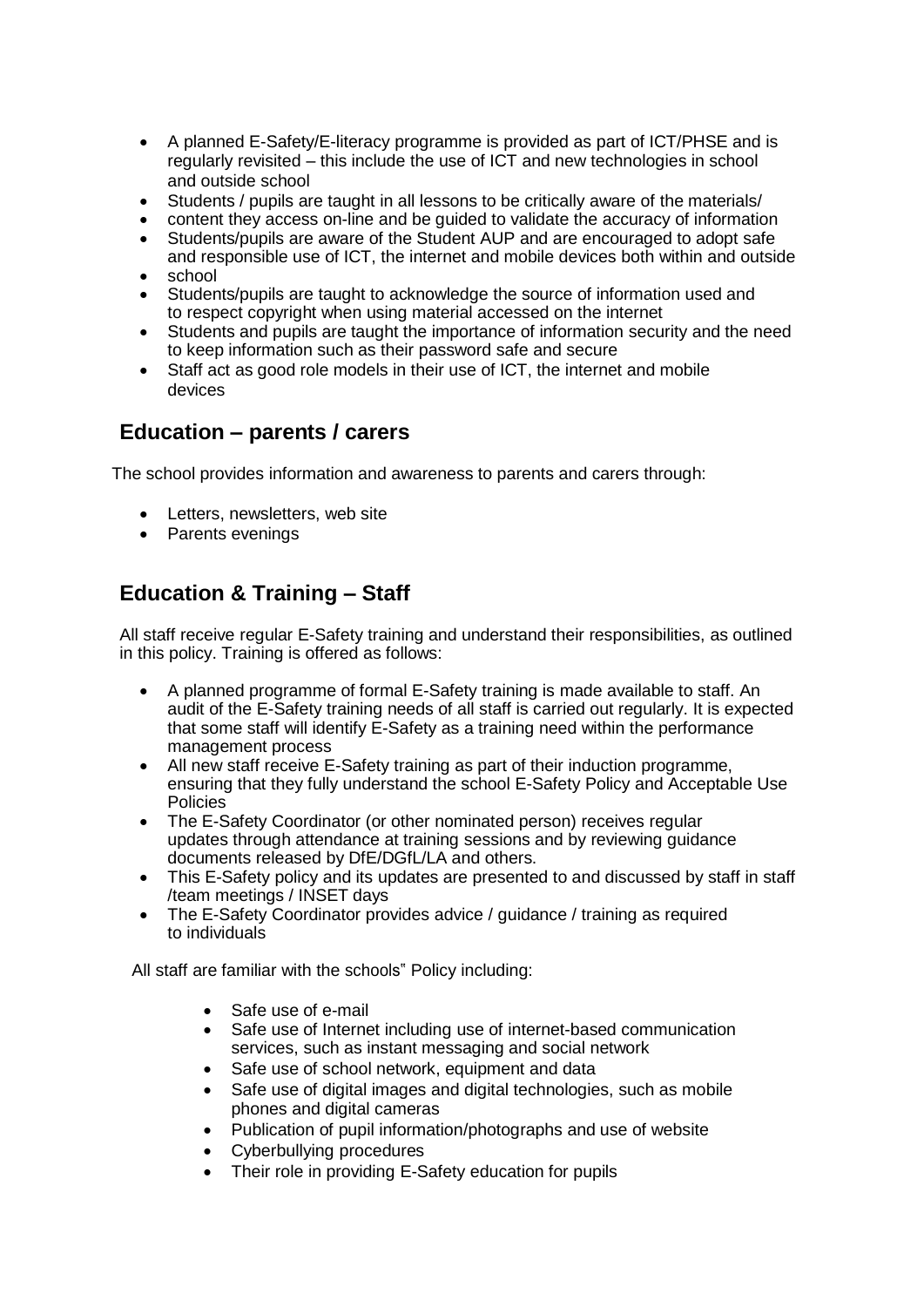• The need to keep personal information secure

### **Technical – infrastructure / equipment, filtering and monitoring**

The managed service provider is responsible for ensuring that the school infrastructure/network is as safe and secure as is reasonably possible. The school is responsible for ensuring that policies and procedures approved within this policy are implemented.

School ICT systems will be managed in ways that ensure that the school meets the E-Safety technical requirements outlined in the Acceptable Use Policies

- There will be regular reviews and audits of the safety and security of school ICT systems
- Servers, wireless systems and cabling must be securely located and physical access restricted
- All users will have clearly defined access rights to school ICT systems
- All users will be provided with a username and password
- Users will be made responsible for the security of their username and password. They must not allow other users to access the systems using their log on details and must immediately report any suspicion or evidence that there has been a breach of security
- The school maintains and supports the managed filtering service provided by DGfL The school can provide enhanced user-level filtering through the use of the SmartCache/SafetyNet Universal
- The school manages and updates filtering issues through the RM helpdesk
- Requests from staff for sites to be removed from the filtered list will be considered by the Network Manager/ICT Coordinator. If the request is agreed, this action will be recorded and logs of such actions shall be reviewed regularly by the E-Safety **Committee**
- Remote management tools are used by staff to control workstations and view users activity
- An appropriate system is in place for users to report any actual / potential E-Safety incident to the relevant person
- The managed service provider ensures that appropriate security measures are in place to protect the servers, firewalls, routers, wireless systems, work stations, hand held devices etc from accidental or malicious attempts which might threaten the security of the school systems and data
- An agreed procedure is in place for the provision of temporary access to "guests" (eg trainee teachers, visitors) onto the school system
- An agreed procedure is in place regarding the downloading of executable files by users
- The school infrastructure and individual workstations are protected by up to date virus software
- Personal data cannot be sent over the internet or taken off the school site unless safely encrypted or otherwise secured

### **Curriculum**

E-Safety is a focus in all areas of the curriculum and staff re-enforce E-Safety messages in the use of ICT across the curriculum.

• In lessons, where internet use is pre-planned, students / pupils are guided to sites checked as suitable for their use and there are processes in place for dealing with any unsuitable material that is found in internet searches- using the search engine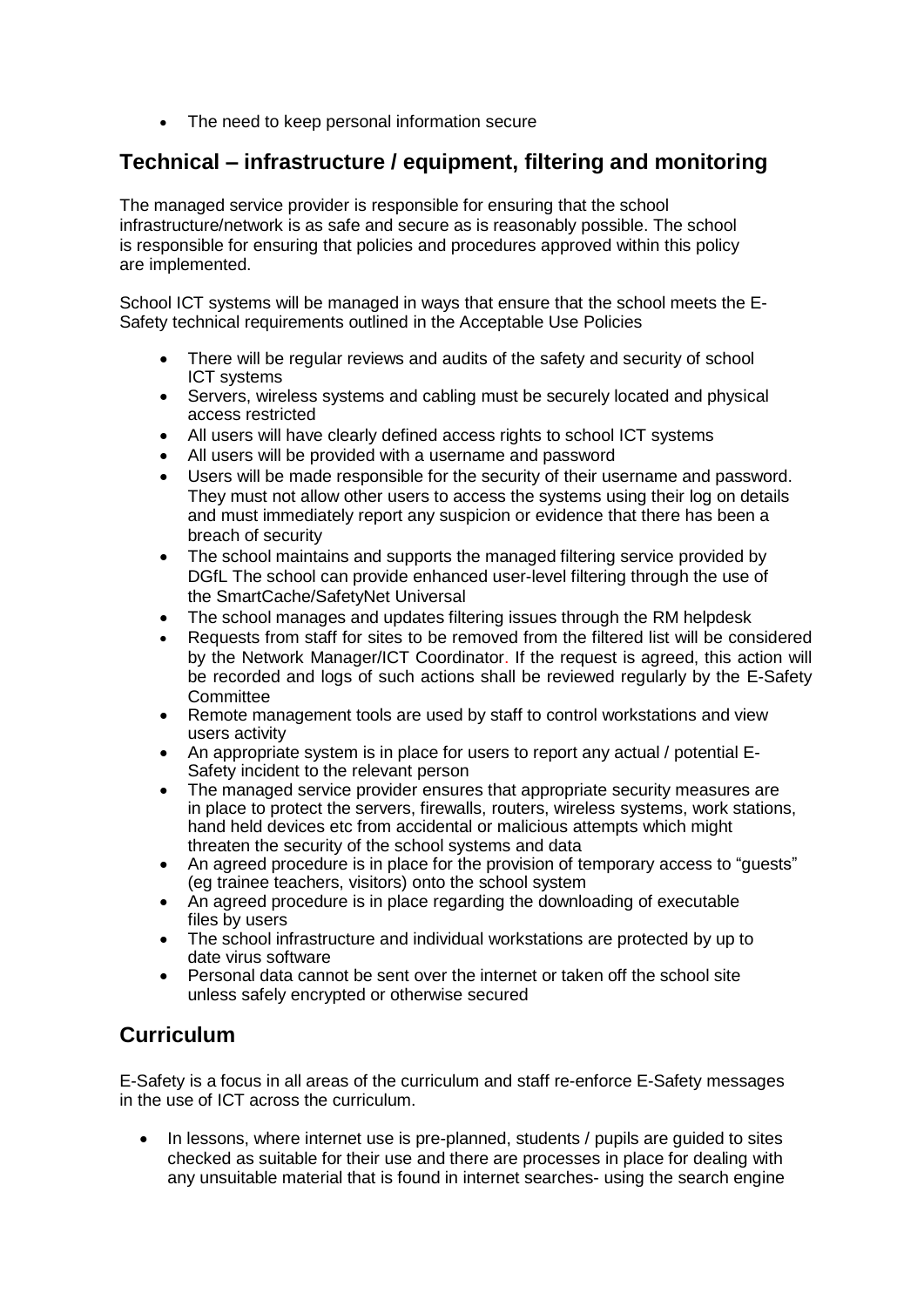ICE. Children"s use of other unfiltered search engines such as Google/Bing etc is not permitted.

- Where students / pupils are allowed to freely search the internet, eg using search engines, staff should monitor the content of the websites the young people visit
- The school provides opportunities within a range of curriculum areas to teach about E-Safety
- It is accepted that from time to time, for good educational reasons, students may need to research topics (eg racism, drugs, discrimination) that would normally result in internet searches being blocked. In such a situation, staff can request that the Network Manager or managed service provider temporarily remove those sites from the filtered list for the period of study. Any requests to do so are auditable and should be logged
- Students/pupils are taught in all lessons to be critically aware of the materials/content they access on-line and are guided to validate the accuracy of information
- Students/pupils are taught to acknowledge the source of information used and to respect copyright when using material accessed on the internet. Pupils are aware of the impact of Cyberbullying and know how to seek help if they are affected by any form of online bullying. Pupils are also aware of where to seek advice or help if they experience problems when using the internet and related technologies; i.e. parent/ carer, teacher/ trusted staff member, or an organisation such as Childline or CEOP report abuse button.

### **Use of digital and video images**

When using digital images, staff inform and educate pupils about the risks associated with the taking, use, sharing, publication and distribution of images. They recognise the risks attached to publishing their own images on the internet eg on social networking sites.

- Staff are allowed to take digital / video images to support educational aims, and follow school policies concerning the sharing, distribution and publication of those images. Those images are only taken on school equipment, the personal equipment of staff (e.g. mobile phones, personally owned iPads) are not used for such purposes
- Pupils are not permitted to use personal digital equipment, including mobile phones and cameras, to record images of the others, this includes when on field trips.
- Care is taken when capturing digital/video images, ensuring students/pupils are appropriately dressed and that they are not participating in activities that might bring the individuals or the school into disrepute
- Students/pupils must not take, use, share, publish or distribute images of others without their permission
- Photographs published on the website, or elsewhere that include students/pupils will be selected carefully and comply with good practice guidance on the use of such images
- Students"/pupils" full names will not be used anywhere on a website or blog, particularly in association with photographs if a parent has informed the school in writing they do not give their permission for this

### **Data Protection**

Personal data will is recorded, processed, transferred and made available according to the Data Protection Act 1998 which states that personal data must be: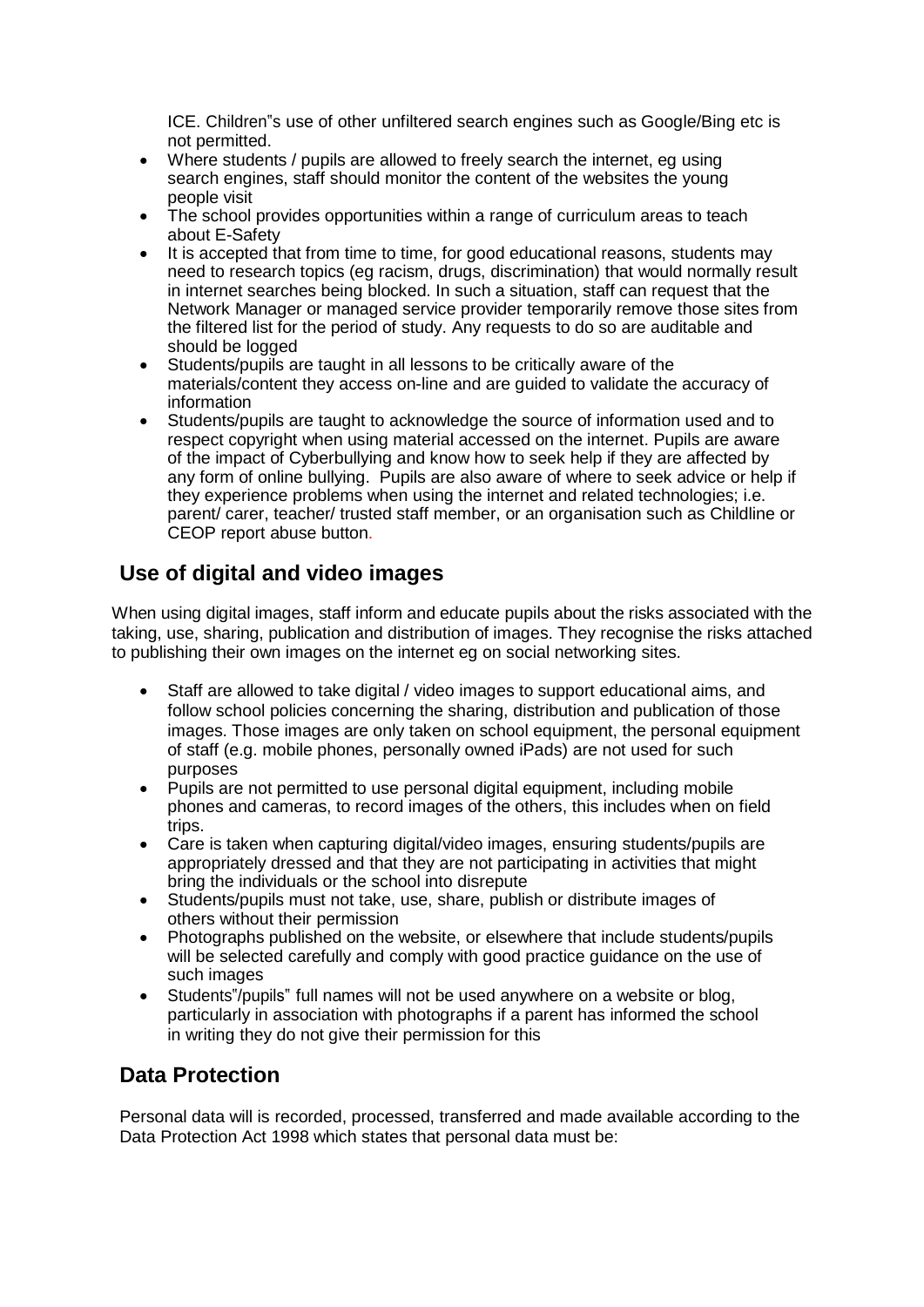- Fairly and lawfully processed Processed for limited purposes Adequate, relevant and not excessive Accurate
- Kept no longer than is necessary
- Processed in accordance with the data subject<sup>®</sup>s rights
- Secure
- Only transferred to others with adequate protection.

Staff are aware of the Dudley Information Security Policy. A breach of the Data Protection Act may result in the school or an individual fine of up to £500000

Staff ensure that they:

- Take care at all times, to ensure the safe keeping of personal data, minimising the risk of its loss or misuse
- Access personal data on secure password protected computers and other devices or via the Learning Platform ensuring that they are properly "logged-off" at the end of any session in which they are using personal data
- Transfer data using encryption and secure password protected devices

When personal data is stored on any portable computer system, USB stick or any other removable media:

- The data must be encrypted and password protected. The device must be password protected
- The device must offer approved virus and malware checking software.
- The data must be securely deleted from the device, in line with school policy once it has been transferred or its use is complete

### **Communications**

When using communication technologies the school considers the following as good practice:

- The official school email service may be regarded as safe and secure and is monitored. Staff and students/pupils should therefore use only the school email
- service to communicate with others when in school, or on school systems eg by
- remote access from home
- Users need to be aware that email communications may be monitored
- Users must immediately report, to the nominated person in accordance with the school policy, the receipt of any email that makes them feel uncomfortable, is offensive, threatening or bullying in nature and must not respond to any such email
- Any digital communication between staff and students / pupils or parents / carers (email, chat, VLE etc) must be professional in tone and content. These communications may only take place on official (monitored) school systems.
- Personal email addresses, text messaging or public chat / social networking programmes must not be used for these communications
- Students / pupils are provided with individual school email addresses for educational use
- Students / pupils should be taught about email safety issues, such as the risks attached to the use of personal details. They should also be taught strategies to deal with inappropriate emails and be reminded of the need to write emails clearly and correctly and not include any unsuitable or abusive material
- Personal information should not be posted on the school website and only official email addresses should be used to identify members of staff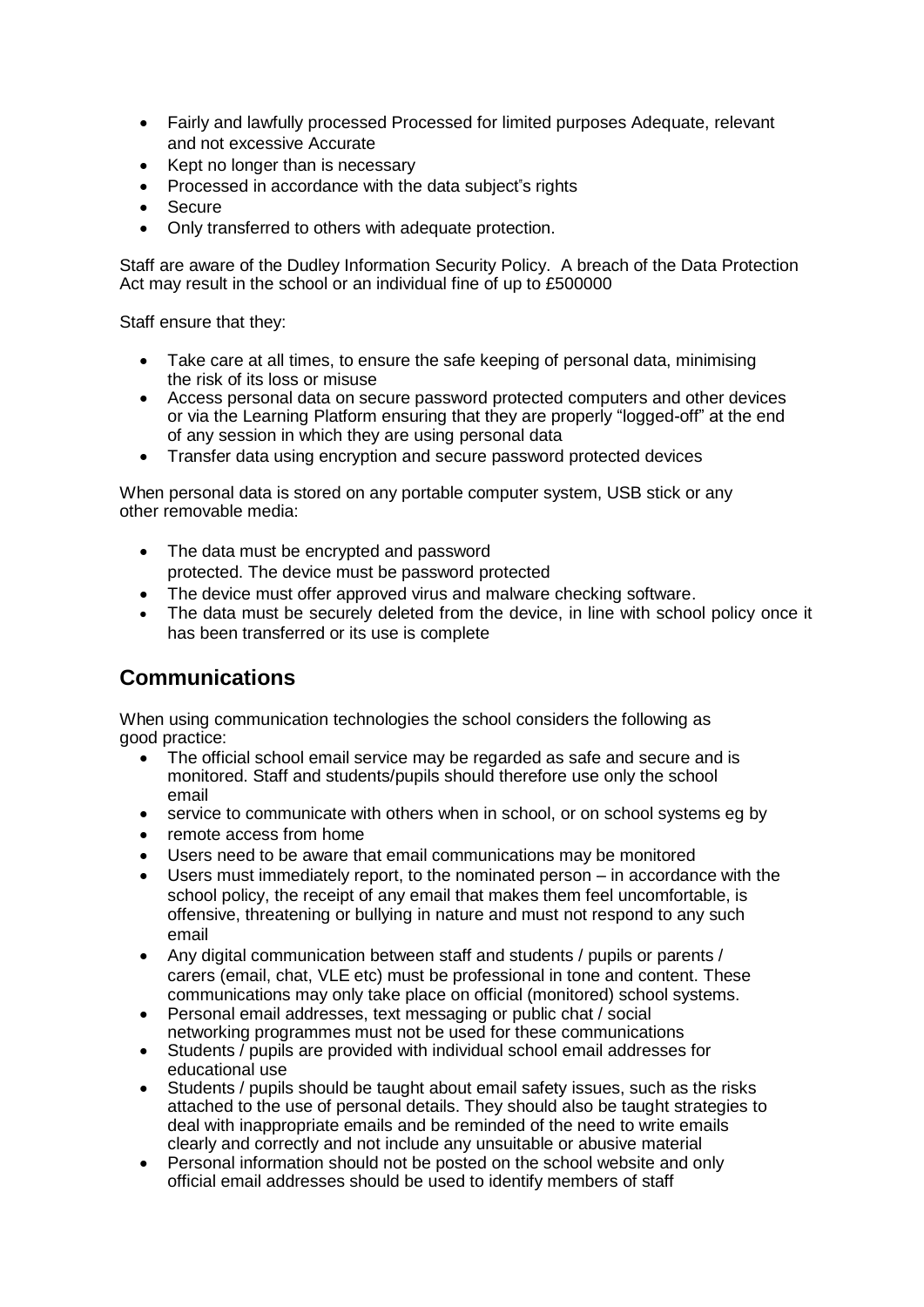- Mobile phones may not be brought into school by pupils/students
- If pupils do bring personal mobile devices/phones to school they must not use them for personal purposes within school time. At the beginning of the day the device should be labelled and stored in the school safe until it is collected by an adult/pupil at the end of the day. At all times the device must be switched off or onto silent
- The school allows staff to bring in personal mobile phones and devices for their own use. Under no circumstances should a member of staff contact a pupil or parent/ carer using their personal device unless authorised to do so by the school.
- The school is not responsible for the loss, damage or theft of any personal mobile device
- The sending of inappropriate text messages between any member of the school community is not allowed
- Users bringing personal devices into school must ensure there is no inappropriate or illegal content on the device
- The school provides a safe and secure way of using chat rooms, blogs and other "social networking technologies" via the Learning Platform. No other "social networking" sites are permitted to be used in school time.

### **Unsuitable / inappropriate activities**

All monitoring, surveillance or investigative activities are conducted by ICT authorised staff and comply with the Data Protection Act 1998, the Human Rights Act 1998, the Regulation of Investigatory Powers Act 2000 (RIPA) and the Lawful Business Practice Regulations 2000.

The school will take all reasonable precautions to ensure E-Safety.

However, owing to the international scale and linked nature of Internet content, the availability of mobile technologies and speed of change, it is not possible to guarantee that unsuitable material will never appear on a school computer or mobile device.

Staff and pupils are given information about infringements in use and possible sanctions. Sanctions available include:

- Interview/counselling by teacher/Assistant Head Teacher/E-Safety Coordinator/Head teacher/Head of School
- Informing parents or carers.
- Removal of Internet or computer access for a period, (which could ultimately prevent access to files held on the system, including examination coursework).
- Referral to LA/Police.

The LA has set out the reporting procedure for E-Safety incidents (see Appendix 1).

Our E-Safety Coordinator acts as first point of contact for any complaint. Any complaint about staff misuse is referred to the Head of School.

- Complaints of cyberbullying are dealt with in accordance with our Anti-Bullying Policy.
- Complaints related to child protection are dealt with in accordance with school/LA child protection procedures.

There are however a range of activities which may, generally, be legal but would be inappropriate in a school context, either because of the age of the users or the nature of those activities.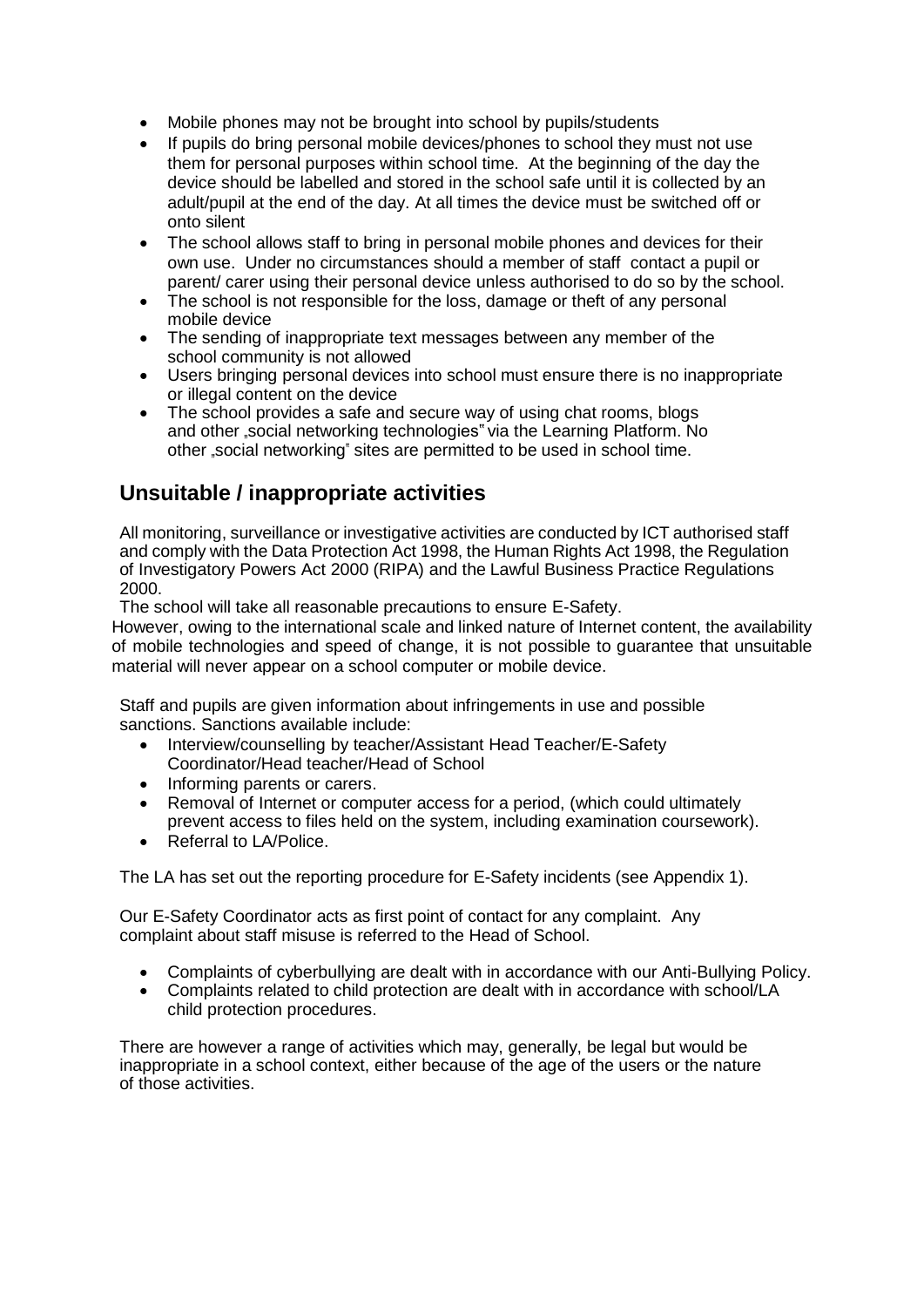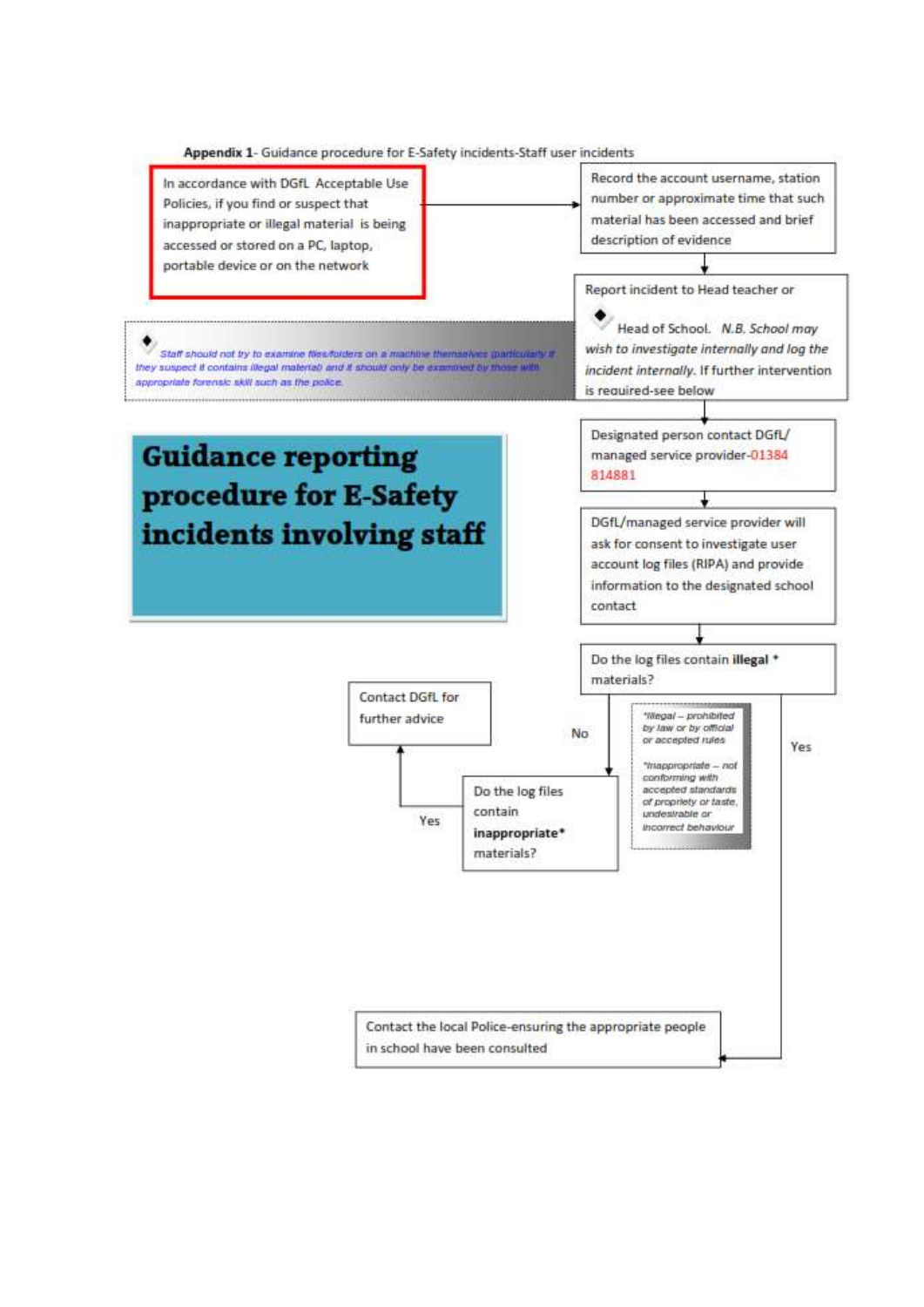Appendix 1 - Guidance procedure for E-Safety incidents-Pupil user incidents